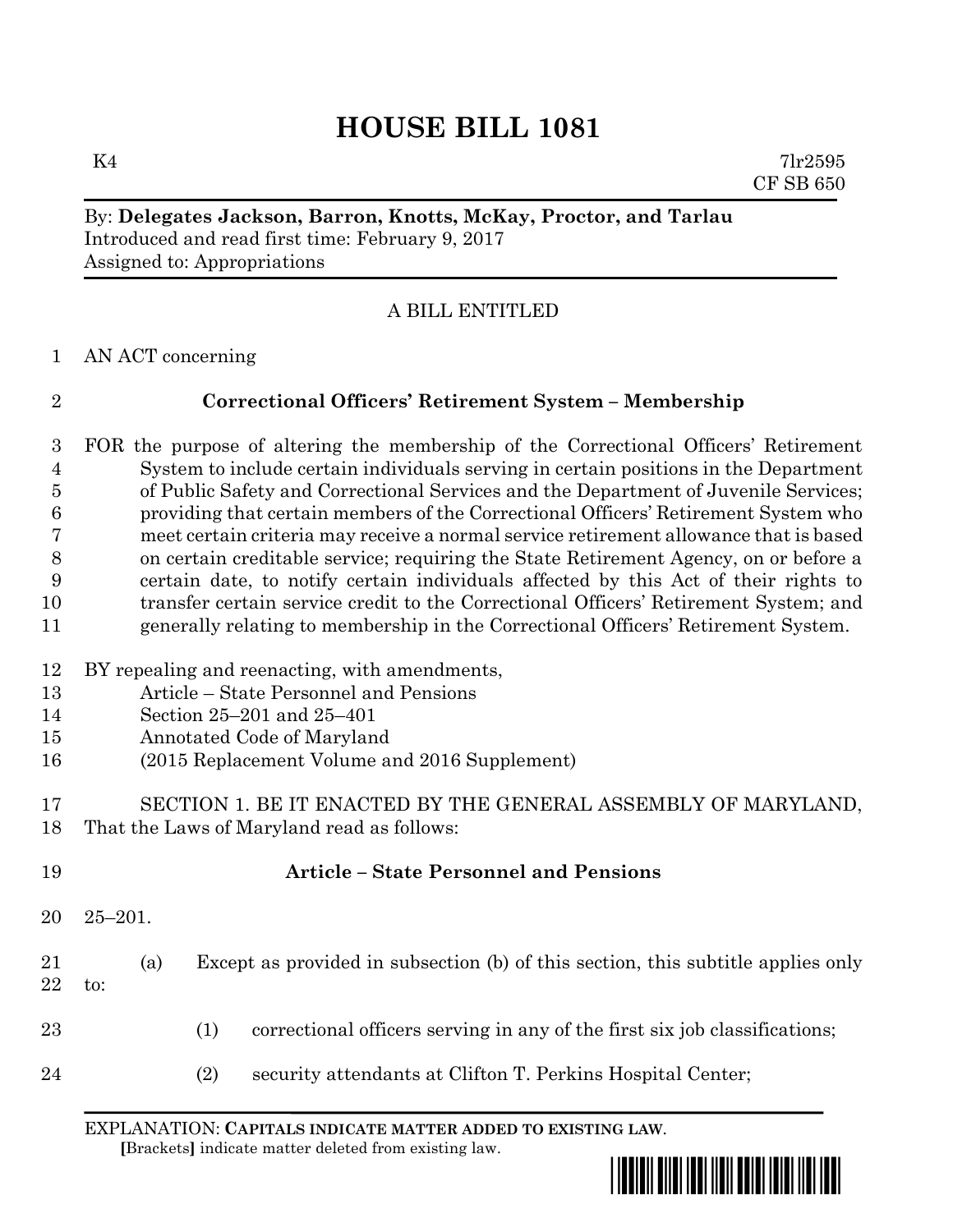#### **HOUSE BILL 1081**

 (3) a detention center officer employed by a participating governmental unit that on or after July 1, 2006, has elected to participate in the Correctional Officers' Retirement System; (4) an individual serving as a correctional dietary, maintenance, laundry, or supply officer; (5) an individual serving as a Maryland Correctional Enterprises officer, officer trainee, plant supervisor, plant manager, or regional manager; (6) a correctional officer serving as a security chief, a facility administrator, an assistant warden, or a warden who: 10 (i) begins employment in that position on or after July 1, 2014; or (ii) is serving in that position on June 30, 2014, and elects to transfer to the Correctional Officers' Retirement System from: 13 1. the Employees' Pension System on or before December 31, 2014; or 2. the Employees' Retirement System on or before December 31, 2015; **[**and**]** (7) an individual serving as a correctional case management specialist, supervisor, or manager on or after July 1, 2016**; (8) AN INDIVIDUAL SERVING AS A PAROLE AND PROBATION AGENT, SUPERVISOR, OR REGIONAL ADMINISTRATOR ON OR AFTER JULY 1, 2017; AND (9) AN INDIVIDUAL SERVING AS A DEPARTMENT OF JUVENILE SERVICES EMPLOYEE IN ONE OF THE FOLLOWING POSITIONS ON OR AFTER JULY 1, 2017: (I) AN ALCOHOL AND DRUG: 1. ASSOCIATE COUNSELOR, COUNSELOR PROVISIONAL, OR COUNSELOR LEAD; 2. PROFESSIONAL COUNSELOR ADVANCED, COUNSELOR PROVISIONAL, OR COUNSELOR SUPERVISOR; OR 3. SUPERVISED COUNSELOR;**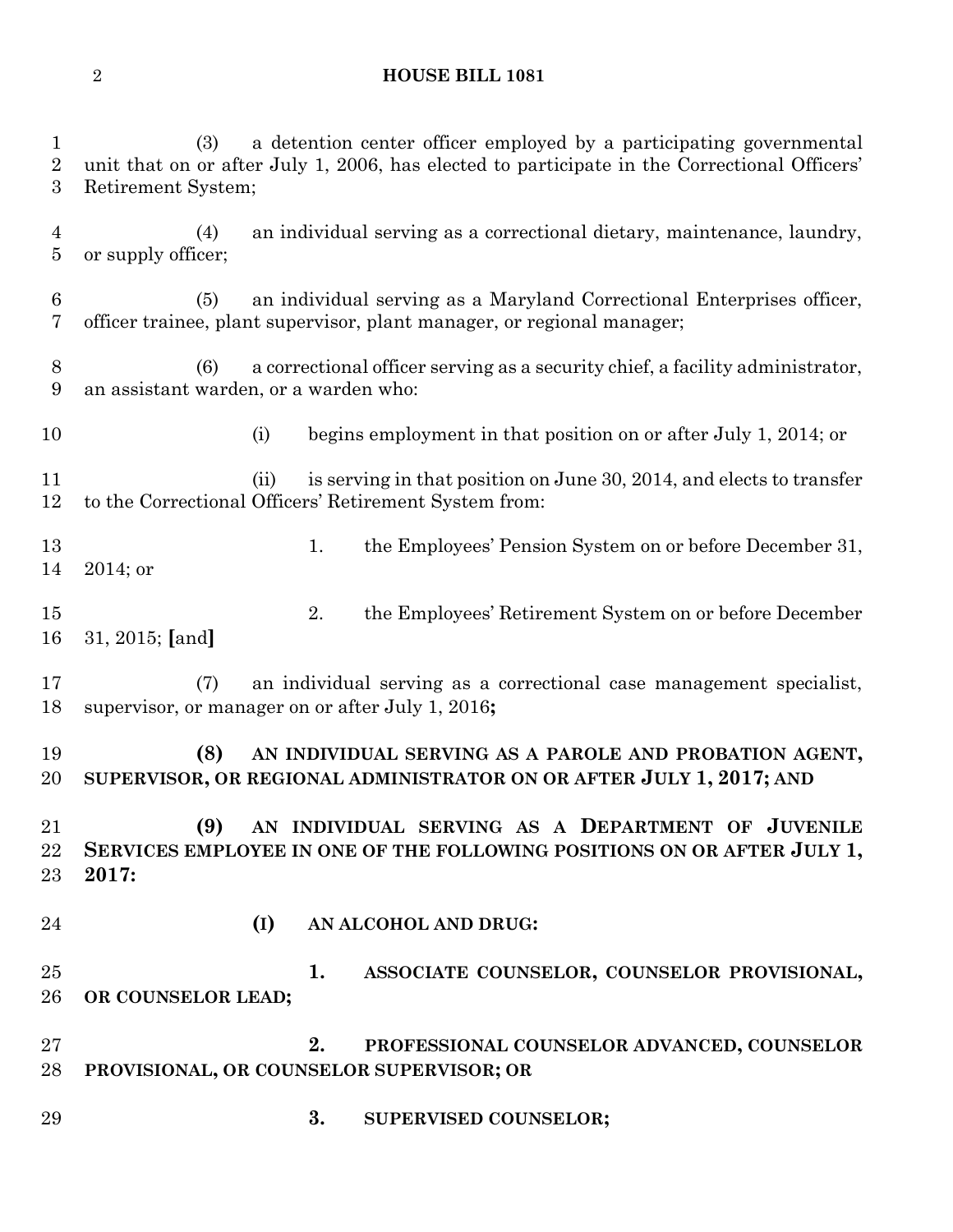**(II) A CASE MANAGEMENT SPECIALIST, SPECIALIST SUPERVISOR, OR PROGRAM SUPERVISOR; (III) A COORDINATOR OF RECREATION; (IV) A DETENTION OFFICER OR SUPERVISOR; (V) A PROGRAM ADMINISTRATOR; (VI) A PSYCHOLOGIST, PSYCHOLOGY ASSOCIATE, OR PSYCHOLOGY SERVICE CHIEF; (VII) A RESIDENT ADVISOR, ADVISOR LEAD, ADVISOR SUPERVISOR, OR ADVISOR TRAINEE; (VIII) A RESIDENT YOUTH CENTER COOK OR COOK LEAD; (IX) A RESIDENTIAL GROUP LIFE MANAGER; (X) A SOCIAL WORKER, SOCIAL WORKER ADVANCED, OR SOCIAL WORK REGIONAL SUPERVISOR; (XI) A YOUTH RECREATION SPECIALIST; OR (XII) A YOUTH TRANSPORTATION OFFICER, OFFICER LEAD, OFFICER SUPERVISOR, OR OFFICER TRAINEE**. (b) This subtitle does not apply to: (1) an employee of the Baltimore City Jail as of June 30, 1991, who: (i) became an employee of the Baltimore City Detention Center on July 1, 1991; and (ii) did not elect to become a member of the Correctional Officers' Retirement System on that date; (2) a detention center officer employed by a participating governmental unit as a local detention center officer on the effective date of participation on or after July 1, 2006, who did not elect to become a member of the Correctional Officers' Retirement System within 6 months of the effective date of participation; or (3) a correctional officer serving as a security chief, a facility administrator, an assistant warden, or a warden who is in that position on June 30, 2014, and does not elect to transfer membership to the Correctional Officers' Retirement System from: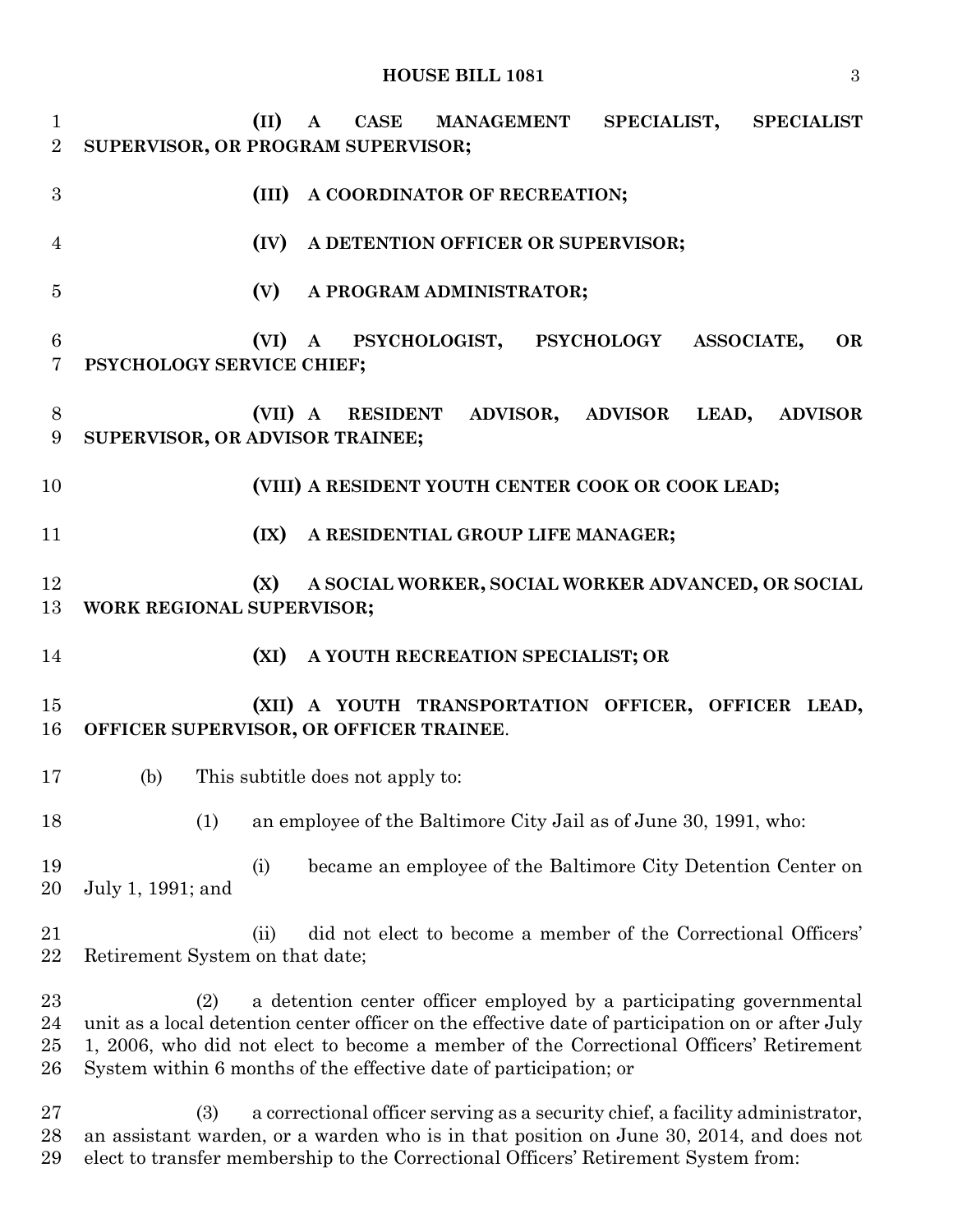# **HOUSE BILL 1081**

| $\perp$<br>$\overline{2}$          | the Employees' Pension System on or before December 31, 2014;<br>(i)<br>or                                                                                                                   |
|------------------------------------|----------------------------------------------------------------------------------------------------------------------------------------------------------------------------------------------|
| $\boldsymbol{3}$<br>$\overline{4}$ | the Employees' Retirement System on or before December 31,<br>(ii)<br>2015.                                                                                                                  |
| 5                                  | $25 - 401.$                                                                                                                                                                                  |
| 6                                  | A member may retire with a normal service retirement allowance if:<br>(a)                                                                                                                    |
| 7                                  | (1)<br>on or before the date of retirement, the member:                                                                                                                                      |
| 8                                  | has at least 20 years of eligibility service;<br>(i)                                                                                                                                         |
| 9<br>10                            | is a correctional case management specialist, supervisor,<br>(ii)<br>1.<br>or manager on or before June 30, 2016;                                                                            |
| 11<br>12                           | 2.<br>is vested in the Correctional Officers' Retirement System;<br>and                                                                                                                      |
| 13<br>14                           | 3.<br>has a combined total of at least 20 years of eligibility<br>service from:                                                                                                              |
| 15<br>16                           | the Correctional Officers' Retirement System and the<br>A.<br>Employees' Retirement System; or                                                                                               |
| 17<br>18                           | <b>B.</b><br>the Correctional Officers' Retirement System and the<br>Employees' Pension System; [or]                                                                                         |
| 19<br>20                           | <b>SERVING</b><br><b>POSITION</b><br><i>s</i><br>(III)<br>1.<br><b>IS</b><br><b>SPECIFIED</b><br>IN<br>$\mathbf{A}$<br>IN<br>$25-201(A)(8)$ OR (9) OF THIS TITLE ON OR BEFORE JUNE 30, 2017; |
| 21<br>22                           | IS VESTED IN THE CORRECTIONAL OFFICERS'<br>2.<br><b>RETIREMENT SYSTEM; AND</b>                                                                                                               |
| $23\,$<br>24                       | 3.<br>HAS A COMBINED TOTAL OF AT LEAST 20 YEARS OF<br><b>ELIGIBILITY SERVICE FROM:</b>                                                                                                       |
| $25\,$<br>26                       | OFFICERS'<br><b>CORRECTIONAL</b><br><b>RETIREMENT</b><br>A.<br><b>THE</b><br>SYSTEM AND THE EMPLOYEES' RETIREMENT SYSTEM; OR                                                                 |
| $27\,$<br>28                       | OFFICERS'<br>В.<br><b>CORRECTIONAL</b><br><b>RETIREMENT</b><br><b>THE</b><br>SYSTEM AND THE EMPLOYEES' PENSION SYSTEM; OR                                                                    |
| 29                                 | $\left[\text{(iii)}\right]$ (IV) is at least 55 years old and has:                                                                                                                           |